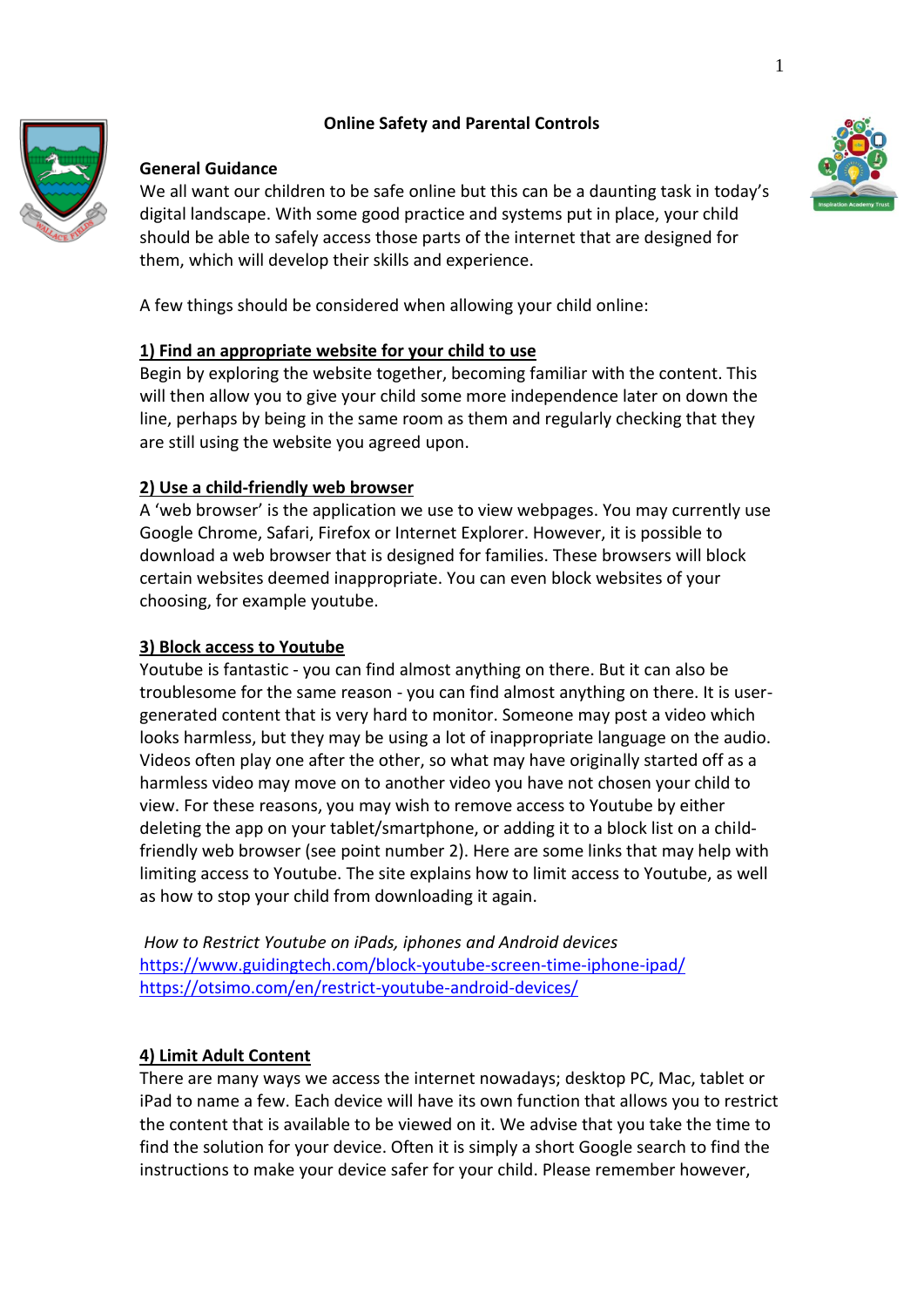that none of these methods can guarantee that inappropriate content won't be accessible on the device. The technology used to decide what is inappropriate cannot be 100% successful, but it can go a long way to allowing your child to use and access the internet more safely.

### **5) Create a Separate Profile for your child**

Most computers and devices will allow you to create a separate user profile for your child. You can then limit the adult content of your child's profile (for example, by deleting the Youtube App on their profile) but allow you, as the adult, to continue to access websites and apps that you would like to use. There are various steps to take to create a child profile, depending on the device.

For more information on Parental Controls click the following link to find information on how to set up controls on your device. <https://www.internetmatters.org/parental-controls/>

#### **6) Monitor Social Media**

You may not be aware, but there are age restrictions on the use of Social Media (such as Facebook, Twitter, Instagram and WhatsApp). Usually these restrictions are part of the organisation's terms and conditions, and therefore should be adhered to.

For example, you can only use the following services if you are over 13 years of age: *Twitter Facebook Instagram Pinterest Google+ Tumblr Snapchat Skype Myspace*

Please be aware that there is an obvious risk when children use social media platforms. They could be contacted by a complete stranger; have inappropriate communications with other children online; or be involved with cyber-bullying. Even at age 13, you still cannot control what appears on your child's news feed, so you will want to be aware of which websites your child is using. Most of these websites require you to link the account to an active email address. Our advice would really be to prevent your children from using these services until they at least meet the age of the service's terms and conditions.

More detailed information about social networking and children can be found at [Net](https://www.net-aware.org.uk/) [Aware.org.uk](https://www.net-aware.org.uk/)

#### **7) Monitor Online Gaming**